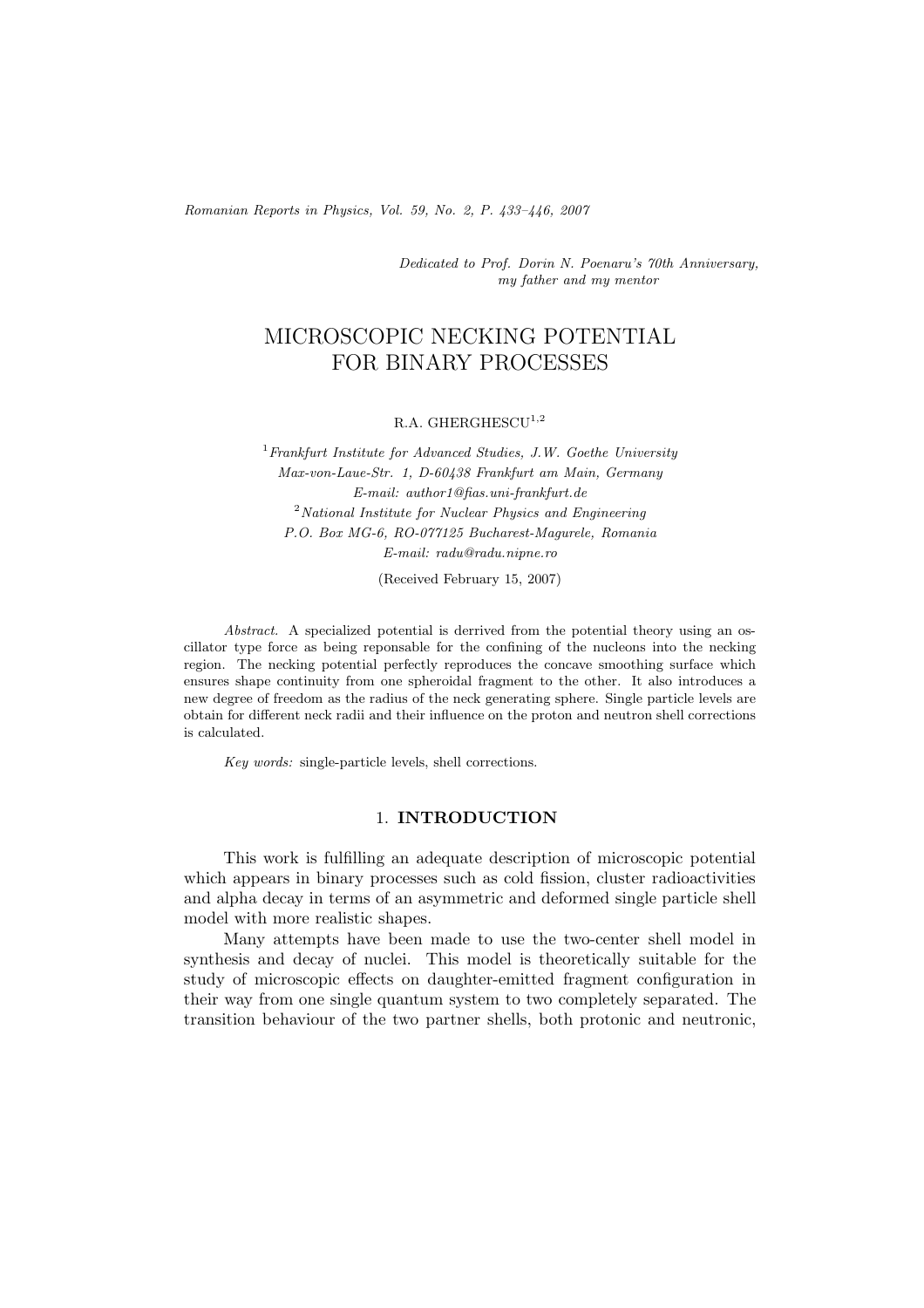is able to lower the potential barrier of the process by taking into account the neck degree of freedom as a free parameter. In any process which implies a pass from one quantum system to two, such as fission, there are certain situations when one or both fission fragments are deformed. The importance of an adequate description of cold fission, cluster radioactivities and alpha decay in terms of an asymmetric and *deformed* single particle shell model with more realistic shapes during fission and fusion processes was repeteadly stressed [1]. Such a reaction could yield cold energy valleys due to deformed shell structure of the participants [2]. Fragments deformation is properly taken into account in this work. A very complete two-center shell model (DTCSM) is proposed, where the main part of the potential consists of two spheroidally deformed Nilsson type oscillators for axially symmetric shapes. Any change in the nuclear surface shape is reflected in a corresponding modification of the four oscillator frequencies along the symmetry axis and perpendicular to it.

It is also established that, especially in fission and cluster decay, a necking region builds its way between the fragments, smoothly linking the two spheroids one to the other. This work associates for the first time a microscopic potential to a spherically matching neck region of the nuclear shape. The neck potential is constructed in such a way that it takes the same value on the necking region surface as on the spheroidal surfaces of the fragments. Equipotentiality is thus respected on the nuclear surface.

The usual spin-orbit and squared angular momentum operators are calculated with help of the potential-dependent formulae  $\mathbf{ls} = (\nabla V \times \mathbf{p})\mathbf{s}$ , and  $\mathbf{l}^2 = (\nabla V \times \mathbf{p})^2$  [4]. The potential in this model follows exactly the nuclear shape, and so do the **ls** and **l** <sup>2</sup> operators. Finally, the levels diagram with respect to the elongation, neck parameter and fragment deformations are used to calculate the shell correction by means of the Strutinsky method. The smoothing procedure is used as prescribed in [3].

### 2. **BINARY SHAPES**

The model presented in this work is treating axially symmetric shapes. Two spheroids (the deformed fragments) with semiaxes  $a_1$ ,  $b_1$  and  $a_2$ ,  $b_2$  are, at a certain moment, separated at a distance  $R$  between the two centers  $O<sub>1</sub>$ and  $O_2$ . A sphere centered in  $O_3$  with radius  $R_3$  is rolling around the symmetry axis, being tangent all the time to the two ellipsoids. The necking region, between the two tangent points, is generated in this way. Thus we have five independent parameters to design the deformation space: two fragment shape asymmetries  $\chi_1 = b_1/a_1$ ,  $\chi_2 = b_2/a_2$  (if  $a_1$  and  $a_2$  are given as the correspondent of  $\beta_2$  for every  $A_1$  and  $A_2$ , the other semiaxes are calculated from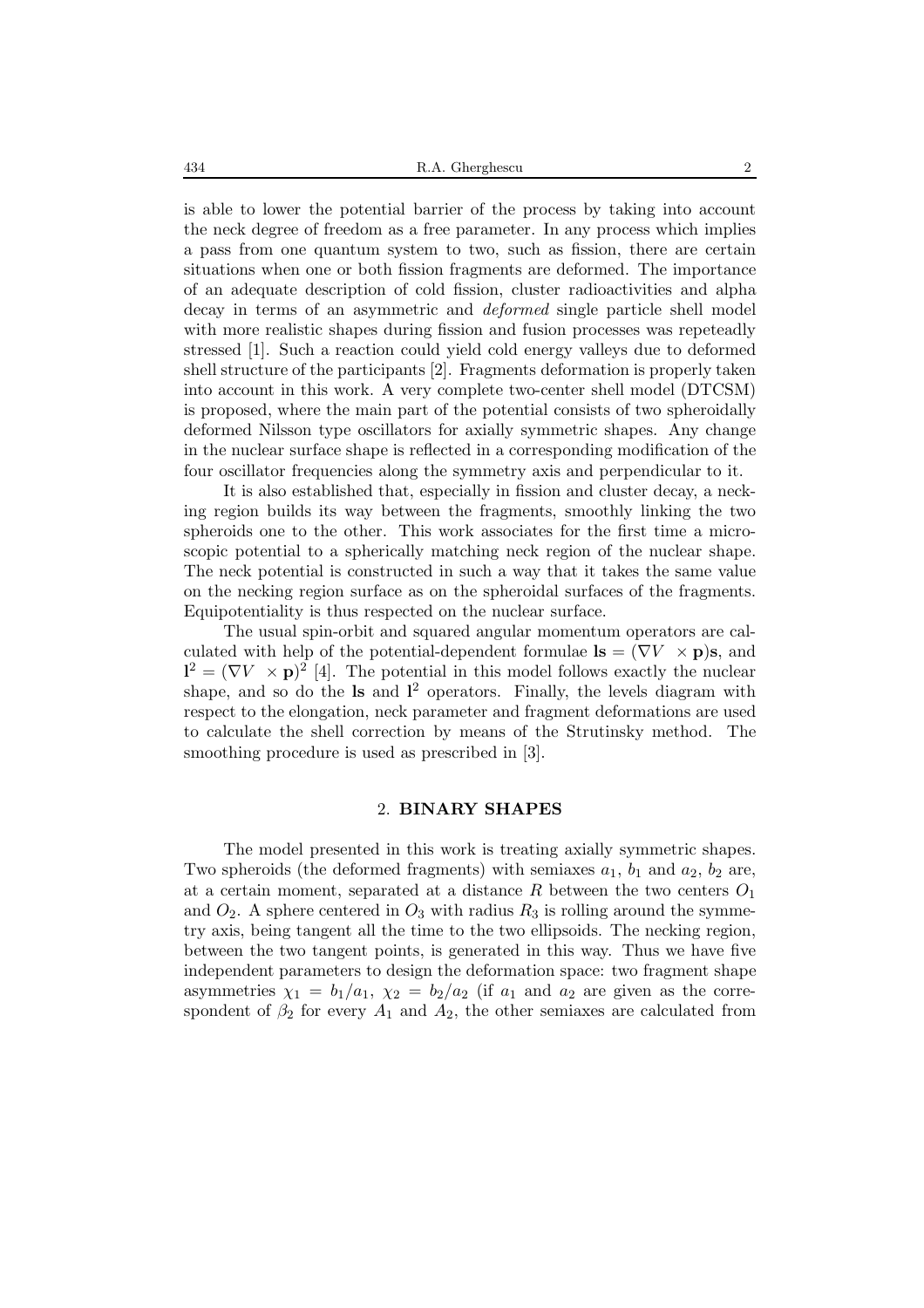the total volume conservation condition), mass asymmetry  $A_1/A_2$ , the neck radius  $R_3$  and the distance between centers R. Obviously, this set is available for every parent nucleus A, Z with its own  $\chi = b/a$ . A few shape sequences obtained by varying two of the parameters,  $R_3$  and  $R$  for the same parent and the same mass asymmetry  $A_1/A_2$  are depicted in Fig. 1. Every row starts with the same spheroidal parent on the left hand side of the figure. As the distance between centers increases, the two deformed fragments with fixed  $\chi_1$  and  $\chi_2$ shape asymmetries begin to separate one from the other. Variation with the neck radius  $R_3$  is noticeable on vertical direction. Shape sequences with very small necking region are shown in the upper row (for zero neck radius,  $R_3 = 0$ ) fm, we get compact shapes suitable for fusion reactions), passing through intermediary neck radii, comparable to the magnitude of the ellipsoids semiaxes (second and third row), down to the last row where large neck radius generates very elongated shapes.



Fig. 1 – Sequence of shapes for different neck radius values within the shape evolution along distance between centers.

This kind of configurations will be microscopically treated along the variation of the deformation space parameters.

### 3. **THE MICROSCOPIC POTENTIAL**

A microscopic potential accounting for the perfect description of the binary nuclear configuration shell be derrived in this section.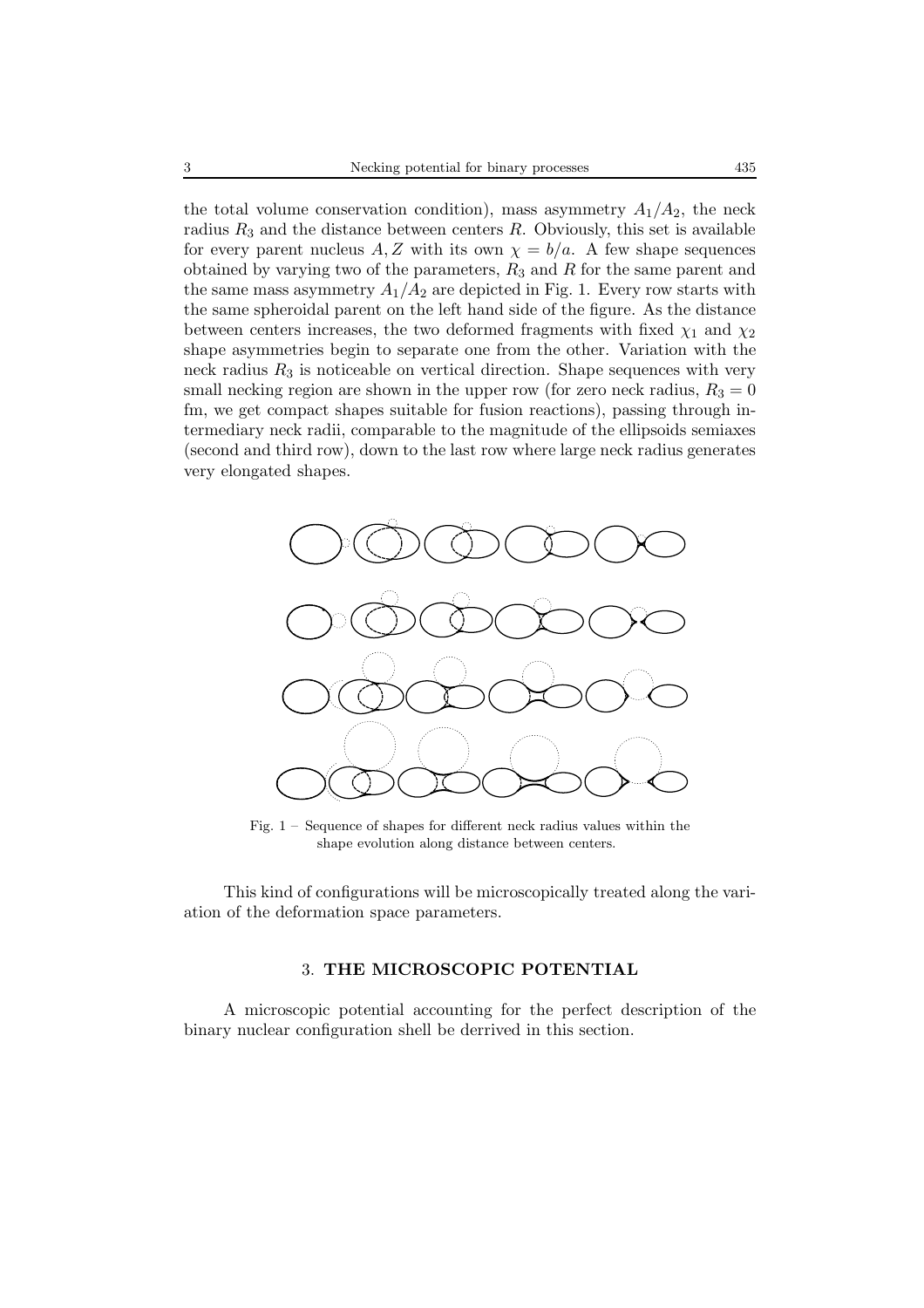436 R.A. Gherghescu 4

The equations for shape surfaces described in the previous section can be written in cylindrical coordinates (due to axyal symmetry) as:

$$
\rho(z) = \begin{cases}\n\rho_1(z) = [b_1^2 - \chi_1^2 z^2]^{1/2}, & -a_1 \le z \le z_{c1} \\
\rho_g(z) = \rho_3 - [R_3^2 - (z - z_3)^2]^{1/2}, & z_{c1} \le z \le z_{c2} \\
\rho_2(z) = [b_2^2 - \chi_2^2 (z - R)^2]^{1/2}, & z_{c2} \le z \le R + a_2,\n\end{cases}
$$
\n(1)

where the origin is placed in the center of the heavy fragment  $O<sub>1</sub>$ . Neck sphere center coordinates are  $(z_3, \rho_3)$ , and  $z_{c1}$  and  $z_{c2}$  are the two tangent points of the neck sphere with the two spheroids.

The oscillator potential correspondig to these two-center shapes must have the same value on the nuclear surface. For spheres, for example we have:

$$
V_0 = \frac{m_0 \omega_i^2 R_i^2}{2},\tag{2}
$$

where  $R_i$  is the radii of a nucleus with atomic mass  $A_i$ . Since  $\hbar\omega_i = 41A^{-1/3}$ and  $R_i = r_0 A^{1/3}$  (where  $r_0 \approx 1.16$ ), then  $V_0 \approx 54.5$  MeV. If we write these simple relations for the surface of ellipsoidal shapes:

$$
\frac{1}{2}m_0\omega_{z_i}^2a_i^2 = V_0, \quad \frac{1}{2}m_0\omega_{\rho_i}^2b_i^2 = V_0,\tag{3}
$$

the frequencies  $\omega_{z_i}, \omega_{\rho_i}$  are defined along the symmetry axis and respectively perpendicular to it, as functions of the two ellipse semiaxes.

For an arbitrary origin, placed on the symmetry axis, the ellipsoids surface equations read:

$$
\frac{\rho^2}{2V_0} + \frac{(z+z_1)^2}{2V_0} = 1, \quad \frac{\rho^2}{2V_0} + \frac{(z-z_2)^2}{2V_0} = 1,
$$
\n
$$
\frac{2V_0}{m_0\omega_{\rho_1}^2} + \frac{(z-z_2)^2}{m_0\omega_{\rho_2}^2} = 1,
$$
\n(4)

where  $z_1$  and  $z_2$  are the absolute values of each of the two centers coordinates. Now the two oscillator potential expressions for deformed fragments come straightforward:

$$
V_1(\rho, z) = \frac{1}{2} m_0 \omega_{\rho_1}^2 \rho^2 + \frac{1}{2} m_0 \omega_{z_2}^2 (z + z_1)^2,
$$
  
\n
$$
V_2(\rho, z) = \frac{1}{2} m_0 \omega_{\rho_2}^2 \rho^2 + \frac{1}{2} m_0 \omega_{z_2}^2 (z - z_2)^2.
$$
\n(5)

What we have left to establish is the necking region potential,  $V_q(\rho, z)$ . The force that keeps nucleons confined within the ellipsoid is an attractive type one, radially inward  $(\vec{F}_{ellipsoid} \sim -\vec{r})$ . The same reason leads us to the hypothesis that, if nucleons are confined within the concave necking region,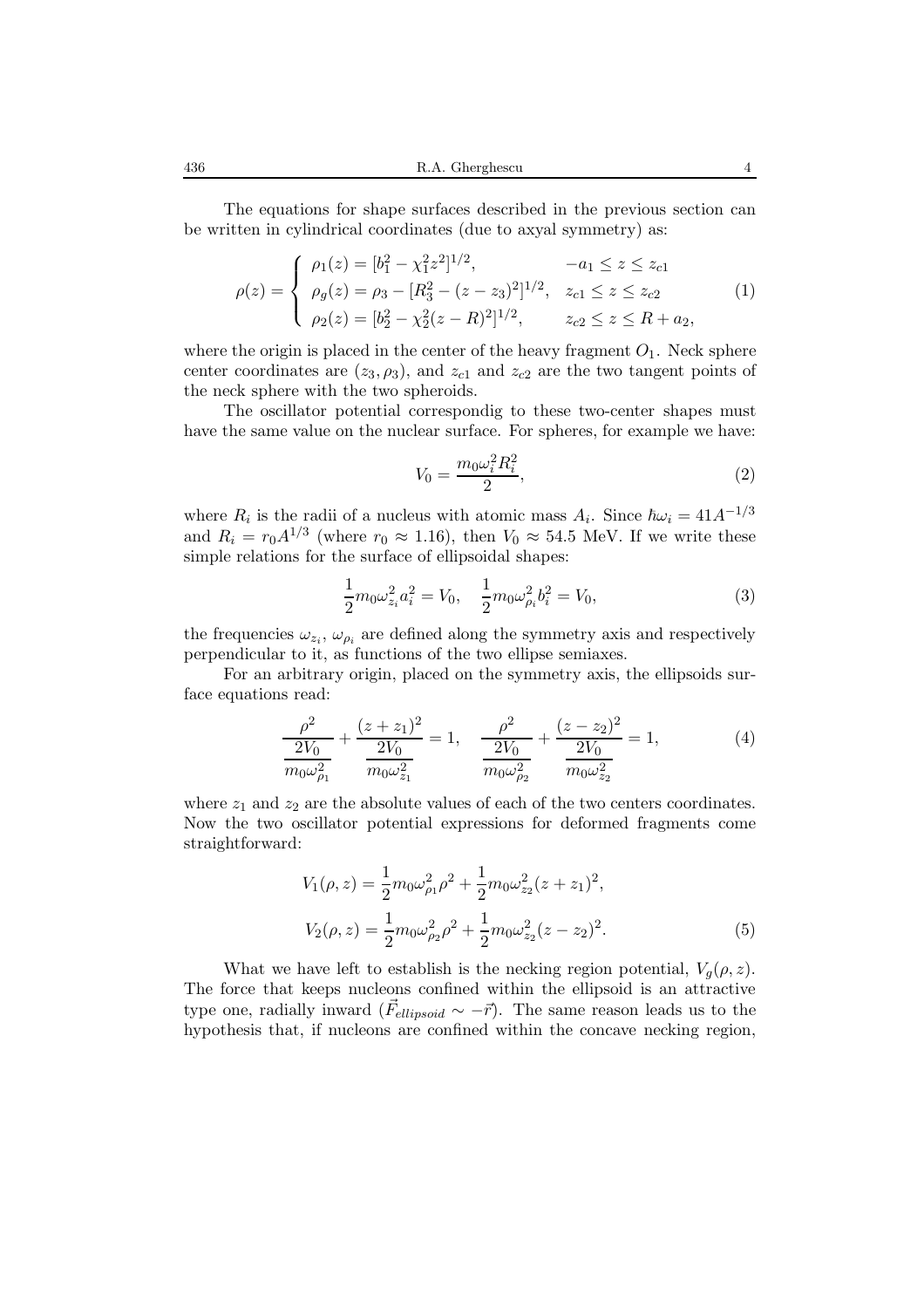which is geometrically *inversed* to the ellipsoid convex surface with respect to the centers of the fragments, a rejective force is needed, radially outward:

$$
\vec{F}(\vec{r}) = -\beta \vec{r},\tag{6}
$$

hence a force oriented from outside the nuclear shape toward the surface. Then the corresponding potential is related to the expression:

$$
\int_0^r \vec{F} d\vec{r} = \varphi(r) - \varphi(0) \tag{7}
$$

or

$$
\int_0^r \vec{F}d\vec{r} = \int_0^r -\beta \vec{r}d\vec{r} = -\frac{\beta r^2}{2},\tag{8}
$$

Consequently,  $\varphi(r) = -\frac{\beta r^2}{2}$  is a potential form generating the rejective force. In this way, the rejective neck potential, defined up to a constant, must look like:

$$
V_{g1}(r) = V_c + \varphi(r),\tag{9}
$$

where  $V_c$  is a constant to be determined. On the nuclear surface  $S_g$ , we have again:

$$
V_{g1} |_{S_g} = V_c + \varphi(r) |_{S_g} = V_0
$$
 (10)

or

$$
V_c = V_0 - \varphi(r) \mid_{S_g}.
$$
\n<sup>(11)</sup>

For the sake of consistency, the rejective force is also considered of oscillator type:

$$
\vec{F}(\vec{r}) = -m_0 \omega_g^2 \vec{r},\tag{12}
$$

therefore

$$
\varphi(r) = -\frac{m_0 \omega_g^2 r^2}{2},\tag{13}
$$

where the frequency  $\omega_q$  has to be found. Since the potential must follow the geometrical shape, at the neck region the function  $\varphi(r) = \varphi(\rho, z)$  reads:

$$
\varphi(\rho, z) = -\frac{m_0 \omega_g^2}{2} [(\rho - \rho_3)^2 + (z - z_3)^2]
$$
\n(14)

and is centered in the middle of the neck sphere  $O_3(\rho_3, z_3)$ . On the neck surface then, where  $(\rho, z) \in S_g$ , we have:

$$
\varphi(\rho, z) \mid_{S_g} = \frac{m_0 \omega_g^2}{2} R_3^2 = V_{g1} \mid_{S_g} = V_0.
$$
\n(15)

Then  $V_c = V_0 - \varphi(r) |_{S_g} = 2V_0$  and the total neck potential from outside the shape down to the surface is:

$$
V_{g1}(r) = 2V_0 - \frac{m_0 \omega_g^2}{2} [(\rho - \rho_3)^2 + (z - z_3)^2]
$$
 (16)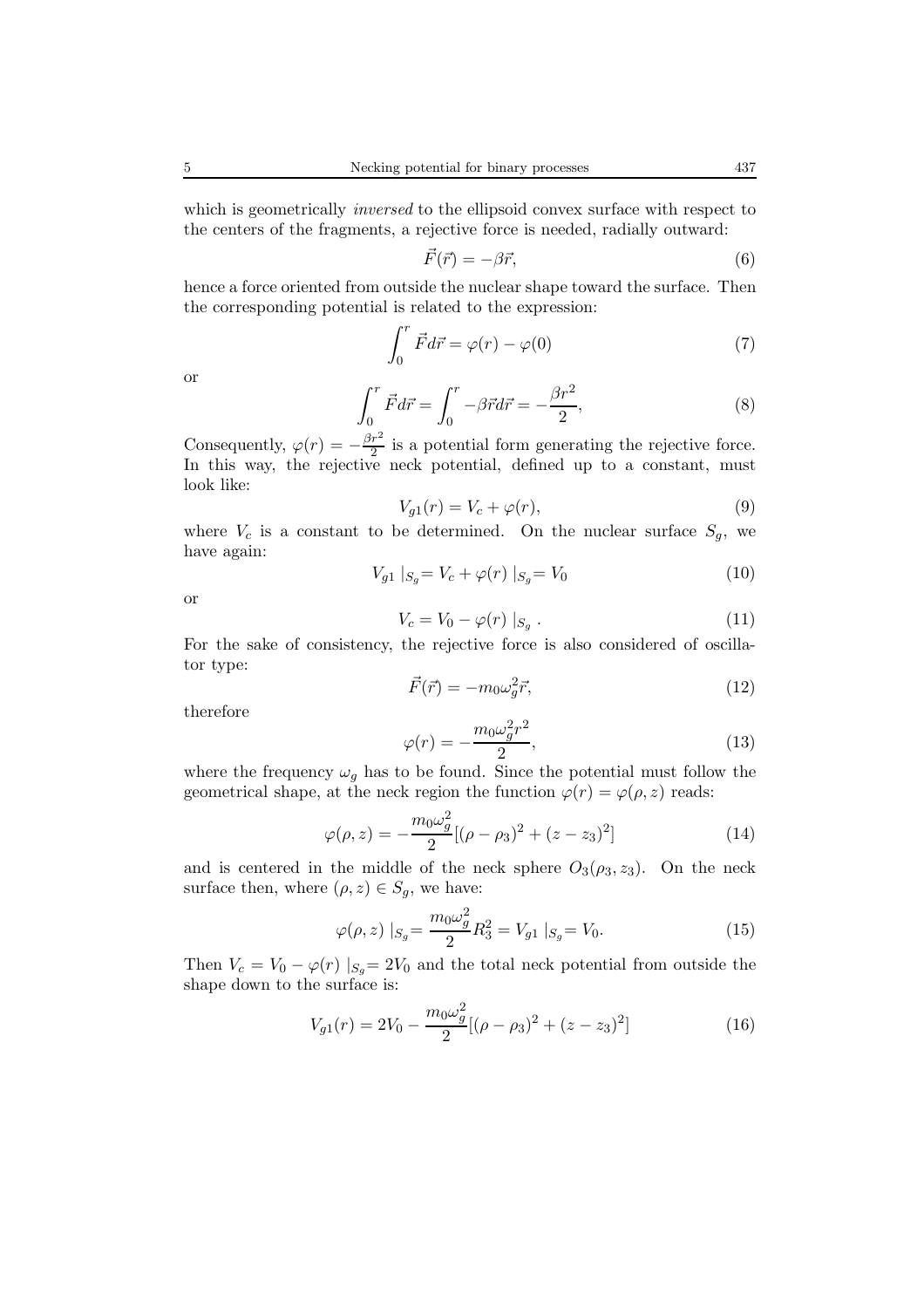and the neck frequency is directly related to the neck radius by Eq. (15).  $V_{q1}$ reach its maximum at the center of the neck sphere ( $\rho = \rho_3$ ,  $z = z_3$ ), where  $V_{g1} = 2V_0$ , then is decreasing down to the surface value  $V_{g1} = V_0$  at a distance equal to the neck radius  $(\rho - \rho_3)^2 + (z - z_3)^2 = R_3^2$  from  $O_3$ .

To complete the neck-dependent potential, there still remains the region inside the nuclear shape between the necking surface and the interior contours of the two spheroids. It can be observed that on the ellipsoids surface *inside* the shape the deformed oscillator potential has the same value as on the fragments surface, namely  $V_0$ . But on the surface of the shape within the necking region, the value is also  $V_0$ . Then, one concludes that inside the region volume between the neck surface and the two ellipsoids surfaces –  $\rho_1(z) \leq \rho \leq \rho_g(z)$  and  $\rho_2(z) \leq \rho \leq \rho_q(z)$  – the neck potential is constant.

$$
V_{g2}(\rho, z) = cst = V_0.
$$
 (17)

Finally, the deformed oscillator potential part for the DTCSM reads:

$$
V_{DTCSM}(\rho, z) =
$$
\n
$$
\begin{aligned}\nV_1(\rho, z) &= \frac{1}{2} m_0 \omega_{\rho_1}^2 \rho^2 + \frac{1}{2} m_0 \omega_{z1}^2 (z + z_1)^2, & v_1 \\
&= \begin{cases}\nV_1(\rho, z) &= 2V_0 - \left[\frac{1}{2} m_0 \omega_g^2 (\rho - \rho_3)^2 + \frac{1}{2} m_0 \omega_g^2 (z - z_3)^2\right], & v_{g1} \\
V_{g2}(\rho, z) &= V_0, & v_{g2}\n\end{cases}\n\end{aligned}
$$

$$
\left\{ V_2(\rho, z) = \frac{1}{2} m_0 \omega_{\rho_2}^2 \rho^2 + \frac{1}{2} m_0 \omega_{z_2}^2 (z - z_2)^2, \right. \tag{18}
$$

where  $v_1$ ,  $v_{q1}$ ,  $v_{q2}$  and  $v_2$  are the spatial regions where the corresponding potentials are acting.

Figure 2 shows how the three potentials work together. The values of  $V_1(\rho, z)$ ,  $V_2(\rho, z)$  and  $V_{g1}(\rho, z)$  are taken at  $\rho = \rho_1(z_{c1})$  (upper part of the figure), and  $\rho = \rho_2(z_{c2})$ , hence at the tangent points of the neck sphere. Evolution is shown as the distance  $R$  (or z-variable) increases. The values are taken at a matching surface point, thus the potentials are tangent all the time. One can observe how  $V_1$  and  $V_2$  wells are separating with increasing R. The matching surfaces are composed of the whole set of tangent points at every  $\rho$ distance from the symmetry axis.

#### 4. **EIGENFUNCTION BASIS**

The new feature in the DTCSM eigenvalue problem is the shape-dependency of the potentials:  $V_{DTCSM}$ , the spin-orbit term  $V_{\Omega s}$  and the  $V_{\Omega^2}$  term ( $\Omega$ is preferred here as a notation since the angular momentum operator, as being

 $\mathbf{l}$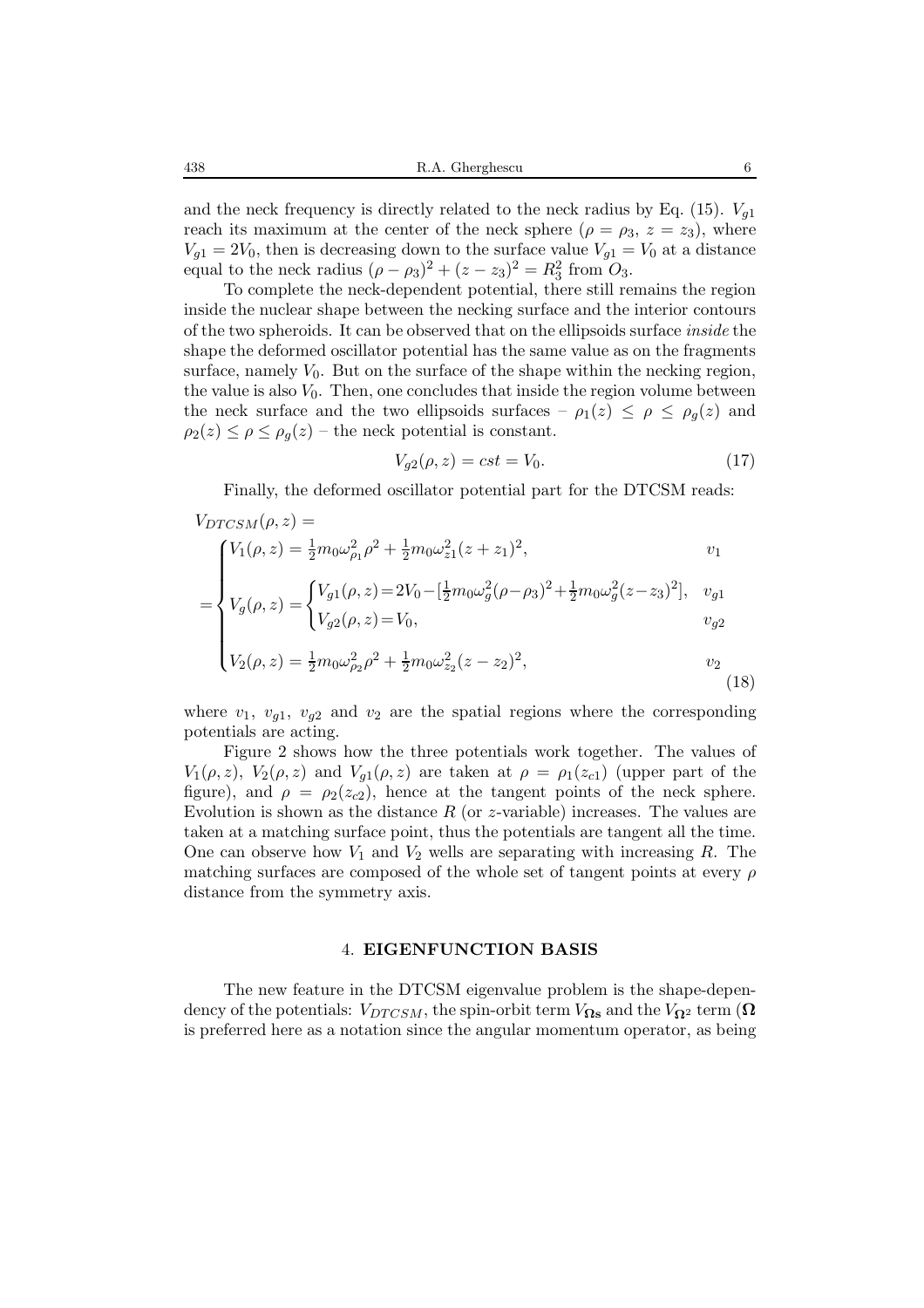

Fig. 2 – The evolution of the two fragments  $V_1$  and  $V_2$  and neck  $V_g$ potentials with the distance between centers at the tangent point of the neck with the heavy (upper plot) and light fragment.

shape dependent, will be different from the usual **l**). The total Hamiltonian:

$$
H_{DTCSM} = -\frac{\hbar^2}{2m_0} \Delta + V_{DTCSM}(\rho, z) + V_{\Omega \mathbf{s}} + V_{\Omega^2}
$$
(19)

is obviously not separable. A basis is needed and diagonalization of oscillator potential differences and of angular momentum dependent operators has to be performed.

A separable Hamiltonian is obtained if one takes  $\omega_{\rho_1} = \omega_{\rho_2} = \omega_1$ , with no **ls** and **l** <sup>2</sup> terms, hence a potential like:

$$
V^{(d)}(\rho, z) = \begin{cases} V_1^{(d)}(\rho, z) = \frac{1}{2} m_0 \omega_1^2 \rho^2 + \frac{1}{2} m_0 \omega_1^2 (z + z_1)^2, & z \le 0 \\ V_2^{(d)}(\rho, z) = \frac{1}{2} m_0 \omega_1^2 \rho^2 + \frac{1}{2} m_0 \omega_2^2 (z - z_2)^2, & z \ge 0. \end{cases}
$$
(20)

This is an appropiate two-center potential for a sphere  $(z \leq 0)$  intersected with a vertical spheroid. The origin  $(z = 0)$  is the intersection plane. As a result of variable separation, three known differential equations are obtained for harmonic functions, Laguerre polynomial and Hermite function dependent solutions [4].

Using continuity conditions for z-dependent functions and their derrivatives at  $z = 0$ , the normalization condition and equalizing the energy on the symmetry axis  $E_z = \hbar \omega_1 (\nu_1 + 0.5) = \hbar \omega_2 (\nu_2 + 0.5)$ , z-quantum numbers and normalization constants for the z-dependent eigenfunctions are calculated.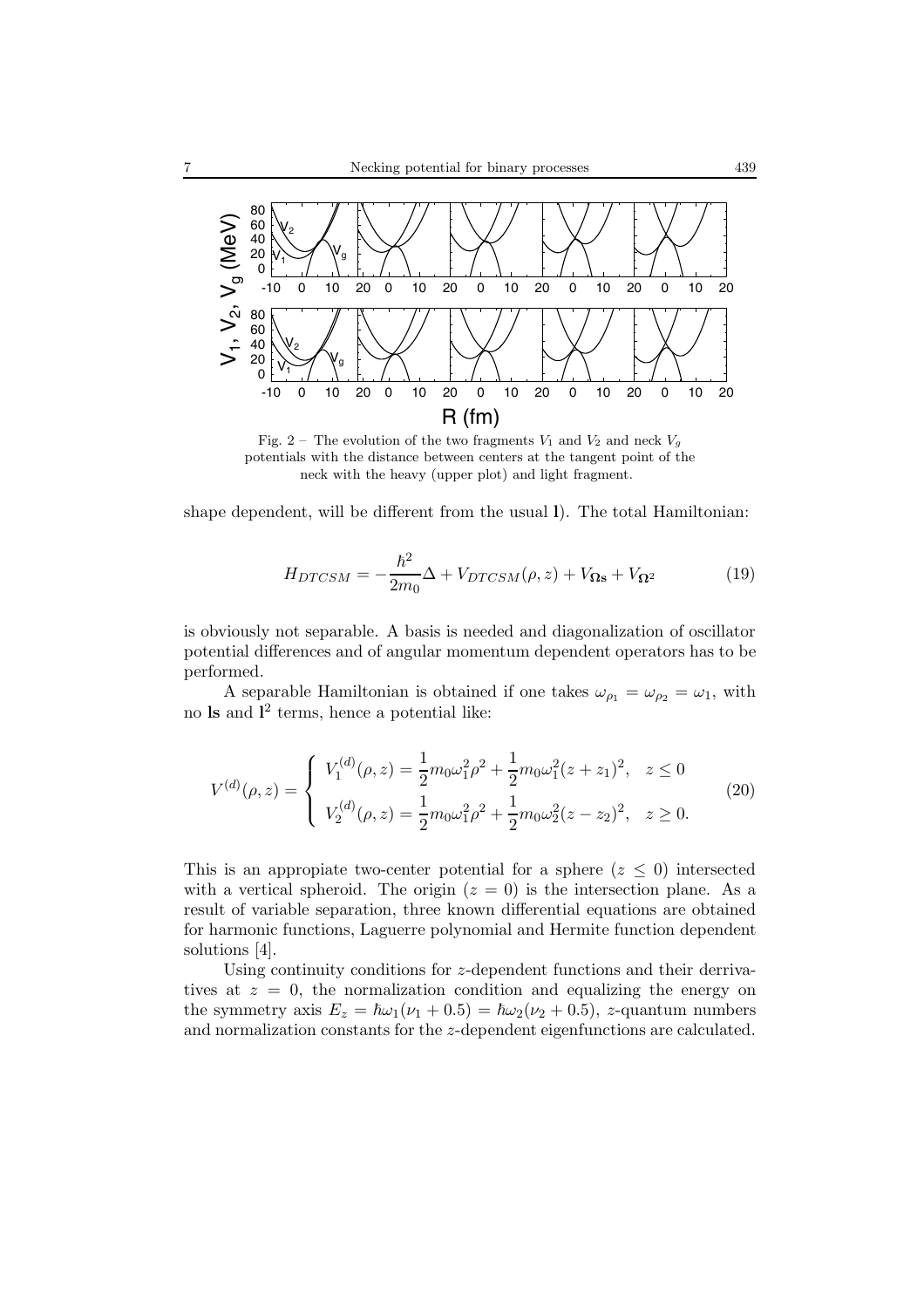The  $\phi$  and  $\rho$ -dependent functions are straitforward calculated from the differential equations. The final result is:

$$
\Phi_m(\phi) = \frac{1}{\sqrt{2\pi}} \exp(im\phi)
$$
\n
$$
R_{n_{\rho}}^{|m|}(\rho) = \sqrt{\frac{2\Gamma(n_{\rho} + 1)\alpha_1^2}{\Gamma(n_{\rho} + |m| + 1)}} \exp\left(-\frac{\alpha_1^2 \rho^2}{2}\right) (\alpha_1^2 \rho^2)^{\frac{|m|}{2}} L_{n_{\rho}}^{|m|}(\alpha_1^2 \rho^2) \quad (21)
$$
\n
$$
Z_{\nu}(z) = \begin{cases} C_{\nu_1} \exp\left[-\frac{\alpha_1^2 (z+z_1)^2}{2}\right] H_{\nu_1}[-\alpha_1 (z+z_1)], & z < 0\\ C_{\nu_2} \exp\left[-\frac{\alpha_2^2 (z-z_2)^2}{2}\right] H_{\nu_2}[\alpha_2 (z-z_2)], & z \ge 0, \end{cases}
$$

where  $\Gamma$  is the gamma function,  $L_n^m$  is the m-order Laguerre polynomial,  $C_1$ and  $C_2$  the normalization constants,  $\nu_1$ ,  $\nu_2$  the quantum numbers along the symmetry axis, and  $H_{\nu}$  is the Hermite function. We now have a basis for further calculations. The eigenvalues for the diagonalized Hamiltonian with the potential  $V^{(d)}$  are the oscillator energy levels for sphere+spheroid system:

$$
E_{osc}^{(d)} = \hbar\omega_1(2n_\rho + |m| + 1) + \hbar\omega_{z_1}(\nu_1 + 0.5). \tag{22}
$$

At this point we have a useful basis for the calculation of  $H_{DTCSM}$  matrix elements.

### 5. H*DTCSM* **OPERATORS**

In order to obtain the DTCSM energy levels, the matrix of the nondiagonal elements should be constructed. Then, adding  $E_{osc}^{(d)}$  as diagonal terms, after diagonalization we obtain the eigenvalues.

# 5.1.  $V_{DTCSM}(\rho, z)$  – TERMS

This subsection is devoted to build the operators for the necked-in deformed two-center oscillator levels calculation. We start wiht the operators leading to the appropiate energies for  $V_1(\rho, z)$ . The difference  $V_1(\rho, z)$ −  $-V^{(d)}(\rho, z)$  on the volume  $v_1$  and added to  $E^{(d)}(n_\rho, \nu, m)$  produce the suitable matrix elements for  $V_1$ :

$$
\Delta V_1 = \Delta V_1(-\infty, z_{im}) + \Delta V_1(z_{im}, 0) + \Delta V_1(0, z_{0m} + a_m) +
$$
  
+
$$
\Delta V_1(z_{0m} + a_m, \infty) - \Delta V_1(z_{x11} \div z_{c1}; \rho_{m1j} \div \rho_{m1s}) -
$$
  
-
$$
\Delta V_1(z_{c1} \div z_s; \rho_1 \div \rho_{m1s}) - \Delta V_1(z_s \div z_{mint}; \rho_m \div \rho_{m1s}).
$$
 (23)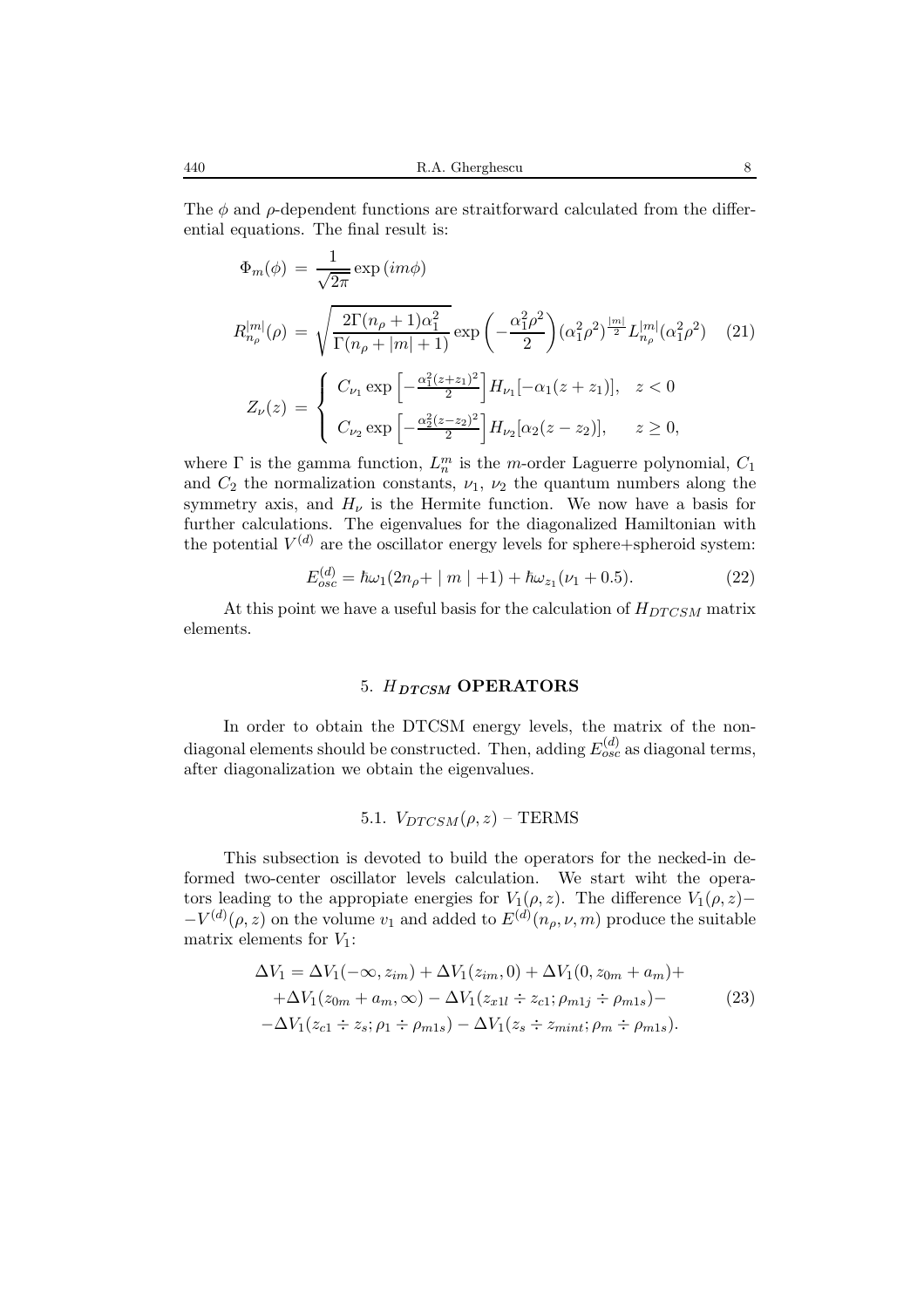The positive terms account for the influence of  $V_1(\rho, z)$  as if  $V_1$  would act alone everywhere but MPE. The negative terms are under  $V_g(\rho, z)$  action. In parenthesis are the geometrical limits for every term. Note that for those which have also  $\rho$ -dependent limits,  $\rho = \rho(z)$ . What is left after the subtraction is the difference from  $V_1(\rho, z)$  to  $V^{(d)}(\rho, z)$  within the  $v_1$  volume. To ease calculations, one uses as a notation:

$$
\Delta V_1^{(p)} = \Delta V_1(-\infty, z_{im}) + \Delta V_1(z_{im}, 0) + \Delta V_1(0, z_{0m} + a_m) + + \Delta V_1(z_{0m} + a_m, \infty).
$$
\n(24)

These pozitive potential differences are now written in terms of the Heavyside step function; this will result in determining the exact limits where  $V_1(\rho, z)$  is acting and, consequently, where it decides the oscillator energy values:

$$
\Delta V_1^{(p)} = \frac{1}{2} (m_0 \omega_{\rho_1}^2 - m_0 \omega_1^2) \{ [1 - \theta(z - z_{im})] + \theta[z - (z_{0m} + a_m)] \} \rho^2 +
$$
  
+ 
$$
\frac{1}{2} \{ (m_0 \omega_{z_1}^2 - m_0 \omega_1^2)(z + z_1)^2 [1 - \theta(z - z_{im})] +
$$
  
+ 
$$
[m_0 \omega_{z_1}^2 (z + z_1)^2 - m_0 \omega_2^2 (z - z_2)^2] \theta[z - (z_{0m} + a_m)] \} \delta_{n_{\rho'} n_{\rho}} +
$$
  
+ 
$$
\frac{1}{2} (m_0 \omega_{\rho_1}^2 - m_0 \omega_1^2) \{ [\theta(z - z_{im}) - \theta(z)] +
$$
  
+ 
$$
[\theta(z) - \theta[z - (z_{0m} + a_m)]] \} \rho^2 \theta(\rho - \rho_m(z)) +
$$
  
+ 
$$
\frac{1}{2} \{ (m_0 \omega_{z_1}^2 - m_0 \omega_1^2)(z + z_1)^2 [\theta(z - z_{im}) - \theta(z)] +
$$
  
+ 
$$
[m_0 \omega_{z_1}^2 (z + z_1)^2 - m_0 \omega_2^2 (z - z_2)^2] [\theta(z) - \theta[z - (z_{0m} + a_m)]] \} \theta(\rho - \rho_m(z)).
$$
 (25)

To obtain the terms where the light emerged fragment potential  $V_2(\rho, z)$ acts, one must subtract  $V^{(d)}(\rho, z)$  from  $V_2(\rho, z)$  within the  $v_2$  volume. The result is:

$$
\Delta V_2 = \Delta V_2(z_{im} \div 0; 0 \div \rho_m(z)) + \Delta V_2(0 \div z_{0m} + a_m; 0 \div \rho_m(z)) -
$$
  
-
$$
\Delta V_2(z_s \div z_{c2}; \rho_g(z) \div \rho_m(z)) - \Delta V_2(z_{mint} \div z_{x2r}; \rho_{m2j}(z) \div \rho_{m2s}(z)). \tag{26}
$$

Let us denote:

$$
\Delta V_2^{(p)} = \Delta V_2(z_{im} \div 0; 0 \div \rho_m(z)) + \Delta V_2(0 \div z_{0m} + a_m; 0 \div \rho_m(z)).
$$
 (27)

Then we have:

$$
\Delta V_2^{(p)} = \frac{1}{2} (m_0 \omega_{\rho_2}^2 - m_0 \omega_1^2) \{ \theta [z - (z_{0m} + a_m)] \} \rho^2 [1 - \theta (\rho - \rho_m(z))] +
$$
  
+ 
$$
\frac{1}{2} \{ [m_0 \omega_{z_2}^2 (z - z_2)^2 - m_0 \omega_1^2 (z + z_1)^2] [\theta (z - z_{im}) - \theta(z)] +
$$
  
+ 
$$
(m_0 \omega_{z_2}^2 - m_0 \omega_2^2) (z - z_2)^2 \{ \theta(z) - \theta [z - (z_{0m} + a_m)] \} \} [1 - \theta (\rho - \rho_m(z))] \quad (28)
$$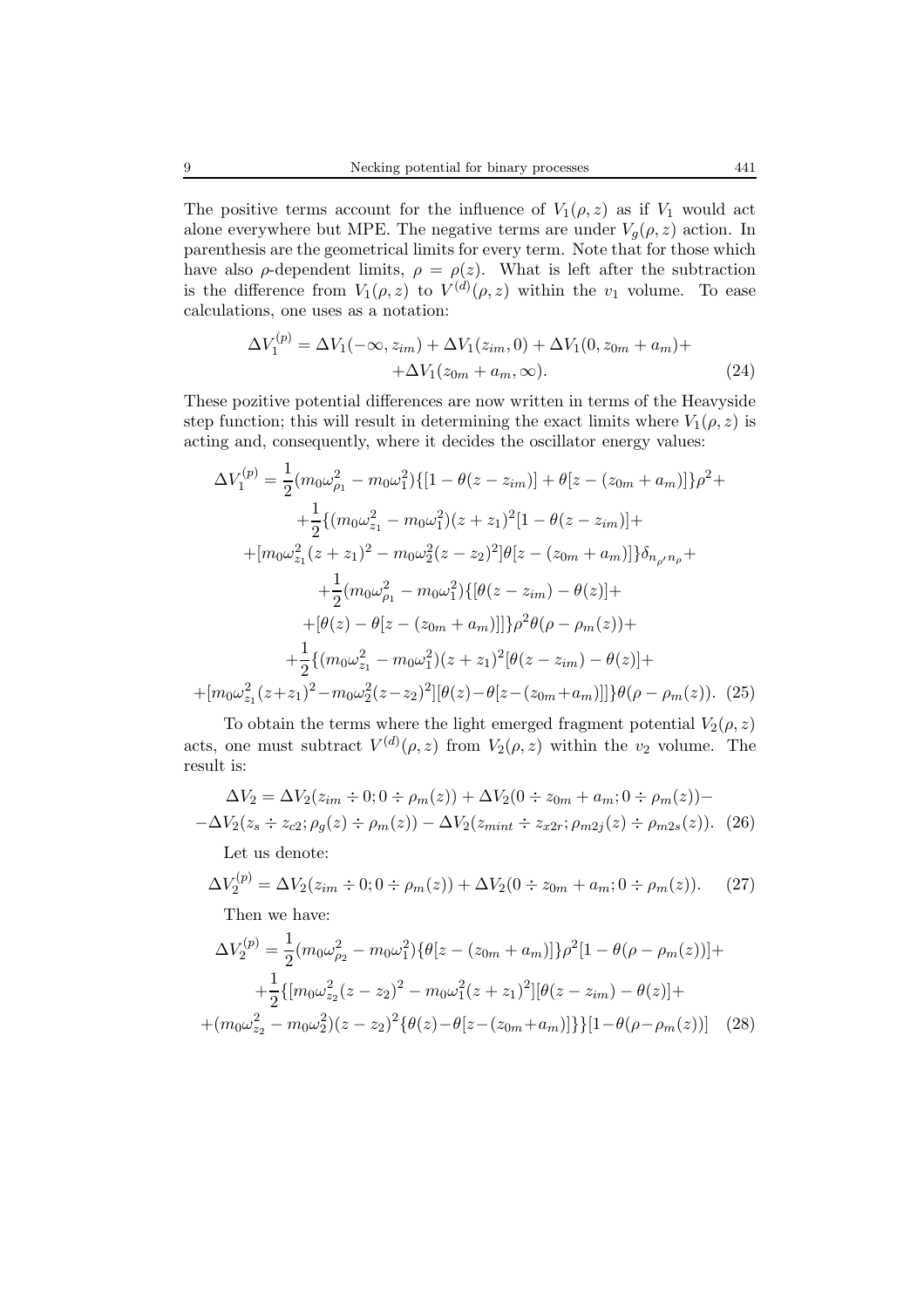for the positive part; for the negative necking region which has to be subtracted from  $v_2$ , the expression for any  $\Delta V_2(z_i \div z_f; \rho_i(z) \div \rho_f(z))$  is:

$$
\Delta V_2(z_i \div z_f; \rho_i \div \rho_f(z)) =
$$
  
=  $\frac{1}{2} m_0 \omega_{\rho_2}^2 [\theta(z - z_i) - \theta(z - z_f)] \rho^2 [\theta(\rho - \rho_i(z) - \theta(\rho - \rho_f(z)))] +$   
+  $\frac{1}{2} m_0 \omega_{z_2}^2 (z - z_2)^2 [\theta(z - z_i) - \theta(z - z_f)][\theta(\rho - \rho_i(z)) - \theta(\rho - \rho_f(z))]$  (29)

using the same convention for  $z_i$ ,  $z_f$ ,  $\rho_i$  and  $\rho_f(z)$  as for  $\Delta V_1$ .

At this point, the neck potential  $V_q(\rho, z)$  is filling its volume  $v_q$  without any subtraction:

$$
\Delta V_g = V_g. \tag{30}
$$

With the same notation as in Eq.  $(18)$  we have for the neck operators:

$$
V_g = V_{g1}(v_{g1}) + V_{g2}(v_{g2}).
$$
\n(31)

Now every of them will be taken separately:

$$
V_{g1} = V_{g1}(z_{x1l} \div z_{c1}; \rho_{m1j} \div \rho_{m1s}) + V_{g1}(z_{c1} \div z_{mint}; \rho_g \div \rho_{m1s}) +
$$
  
+
$$
V_{g1}(z_{mint} \div z_{x2r}; \rho_{m2j} \div \rho_{m2s}),
$$
 (32)

$$
V_{g2} = V_{g2}(z_{c1} \div z_s; \rho_1(z) \div \rho_g(z)) + V_{g2}(z_s \div z_{c2}; \rho_2(z) \div \rho_g(z)),
$$
 (33)  
where again:

where again:  

$$
V_{a1}(z_i \div z_f; \rho_i \div \rho_f) =
$$

$$
V_{g1}(z_i \div z_f; \rho_i \div \rho_f) = 2V_0[\theta(z - z_i) - \theta(z - z_f)][\theta(\rho - \rho_i(z)) - \theta(\rho - \rho_f(z))] -
$$
  

$$
-\frac{1}{2}m_0\omega_g^2[\theta(z - z_i) - \theta(z - z_f)](\rho - \rho_3)^2[\theta(\rho - \rho_i(z)) - \theta(\rho - \rho_f(z))] -
$$
  

$$
-\frac{1}{2}m_0\omega_g^2(z - z_3)^2[\theta(z - z_i) - \theta(z - z_f)][\theta(\rho - \rho_i(z)) - \theta(\rho - \rho_f(z))]
$$
(34)

and

$$
V_{g2}(z_i \div z_f; \rho_i \div \rho_f) = V_0\{[\theta(z-z_i) - \theta(z-z_f)][\theta(\rho-\rho_i(z)) - \theta(\rho-\rho_f(z))]\}.
$$
 (35)

# 6. **SPIN-ORBIT ls AND l**<sup>2</sup> **OPERATORS**

Because of the dependence of the angular momentum term on different space regions ( $\sim \nabla V \times \mathbf{p}$ ), hence on different mass regions when asymmetry  $A_1/A_2$  comes in, the anticommutator is used to assure hermicity for the operators:

$$
V_{\mathbf{ls}} = \begin{cases} -\left\{ \frac{\hbar}{m_0 \omega_{01}} \kappa_1(\rho, z), (\nabla V \times \mathbf{p}) \mathbf{s} \right\}, & A_1 \text{-region} \\ -\left\{ \frac{\hbar}{m_0 \omega_{02}} \kappa_2(\rho, z), (\nabla V \times \mathbf{p}) \mathbf{s} \right\}, & A_2 \text{-region} \end{cases}
$$
(36)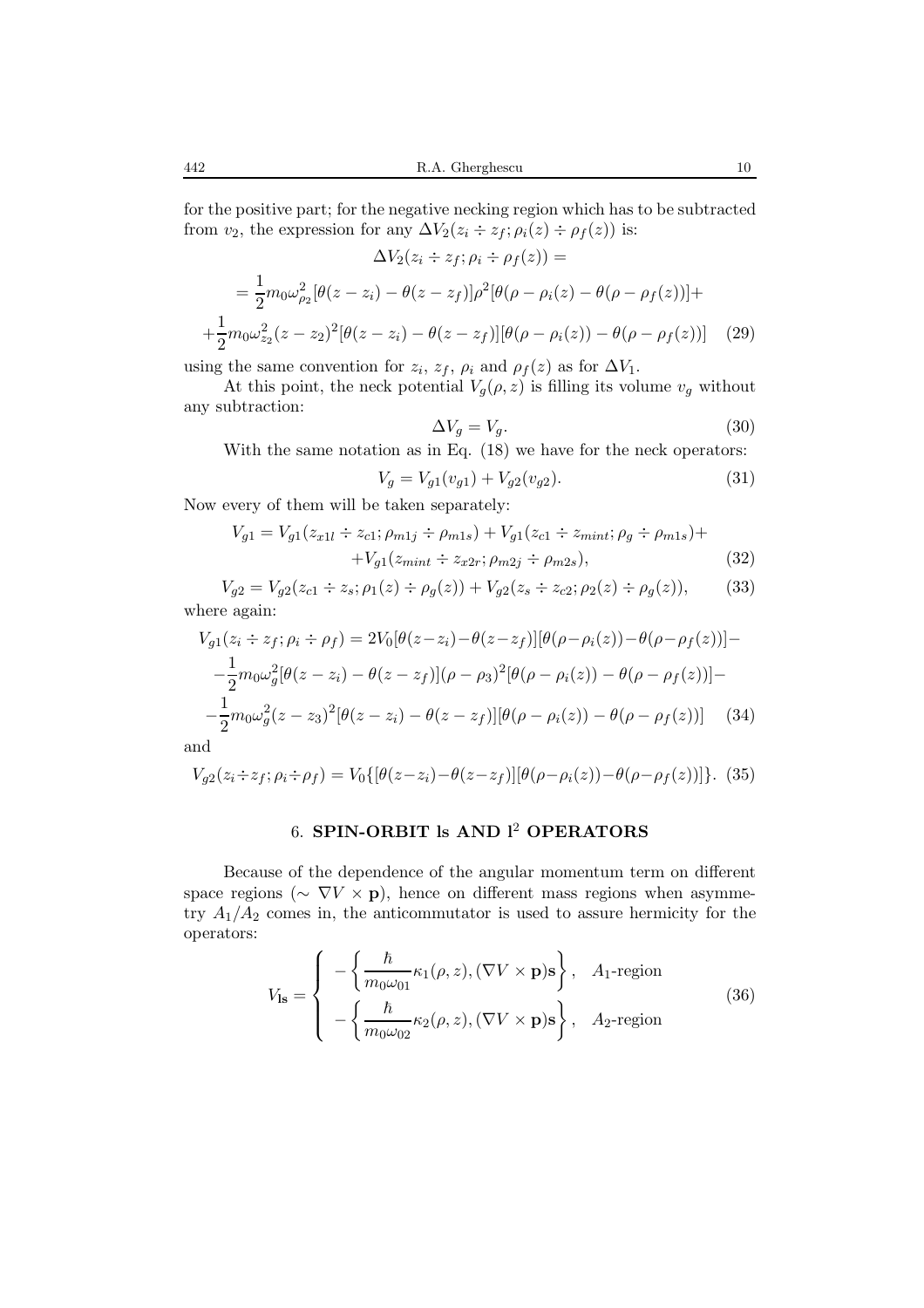$$
V_{12} = \begin{cases} -\left\{ \frac{\hbar}{m_0^2 \omega_{01}^3} \kappa_1 \mu_1(\rho, z), (\nabla V \times \mathbf{p})^2 \right\}, & A_1 \text{-region} \\ -\left\{ \frac{\hbar}{m_0^2 \omega_{02}^3} \kappa_2 \mu_2(\rho, z), (\nabla V \times \mathbf{p})^2 \right\}, & A_2 \text{-region.} \end{cases}
$$
(37)

Basically the same treatment as for oscillator terms is valid in this case. The  $\kappa_1(\rho, z)$  and  $\mu_1(\rho, z)$  are the strength function parameters for the  $V_1(\rho, z)$ region, whereas  $\kappa_2(\rho, z)$  and  $\mu_2(\rho, z)$  are active for the  $V_2(\rho, z)$  one.

The new feature here is the use of the anticommutator for the operators containing Heavyside function combinations, to confine the action to  $v_1, v_2$ and  $v_g$ ; these function combinations are exactly the ones which have been used for  $\Delta V_1$ ,  $\Delta V_2$  and  $\Delta V_q$  terms.

Since the creation and anihilation angular momentum operators become shape-frequency dependent, notations will be changed as follows:

$$
l^+\to \Omega^+,\ \ l^-\to \Omega^-,\ \ l_z\to \Omega_z,
$$

so that

$$
\mathbf{ls} \rightarrow \frac{1}{2}(\mathbf{\Omega}^+\mathbf{s}^- + \mathbf{\Omega}^-\mathbf{s}^+) + \mathbf{\Omega}_z \mathbf{s}_z. \tag{38}
$$

Then for the potentials of the spin-orbit term to be diagonalized one reads:

$$
V_{\Omega \mathbf{s}} = V_{\Omega \mathbf{s}}(v_1) + V_{\Omega \mathbf{s}}(v_2) + V_{\Omega \mathbf{s}}(v_g), \tag{39}
$$

$$
V_{\mathbf{\Omega}\mathbf{s}}(v_1) = -\frac{\hbar}{m_0\omega_{01}} \kappa_1 \{\mathbf{\Omega}\mathbf{s}, (v_1)\},\tag{40}
$$

$$
V_{\Omega \mathbf{s}}(v_2) = -\frac{\hbar}{m_0 \omega_{02}} \kappa_2 \{\Omega \mathbf{s}, (v_2)\},\tag{41}
$$

$$
V_{\Omega_{\mathbf{S}}}(v_g) = -\frac{\hbar}{m_0 \omega_{01}} \kappa_1 \{ \Omega \mathbf{s}, (v_g^{(1)}) \} - \frac{\hbar}{m_0 \omega_{02}} \kappa_2 \{ \Omega \mathbf{s}, (v_g)^{(2)} \},\tag{42}
$$

where  $v_g^{(1)}$  and  $v_g^{(2)}$  are the neck matching ellipsoids volumes on  $A_1$  and  $A_2$ side, respectively.

The necking spin-orbit operators terms in particular are:

$$
\Omega^{+}(v_{g1}) = -e^{i\varphi} \left[ m_{0}\omega_{g}^{2}(\rho - \rho_{3}) \frac{\partial}{\partial z} - m_{0}\omega_{g}^{2}(z - z_{3}) \frac{\partial}{\partial \rho} - \frac{i}{\rho} m_{0}\omega_{g}^{2}(z - z_{3}) \frac{\partial}{\partial \varphi} \right]
$$

$$
\Omega^{-}(v_{g1}) = e^{-i\varphi} \left[ m_{0}\omega_{g}^{2}(\rho - \rho_{3}) \frac{\partial}{\partial z} - m_{0}\omega_{g}^{2}(z - z_{3}) \frac{\partial}{\partial \rho} + \frac{i}{\rho} m_{0}\omega_{g}^{2}(z - z_{3}) \frac{\partial}{\partial \varphi} \right]
$$

$$
\Omega_{z}(v_{g1}) = im_{0}\omega_{g}^{2} \frac{\rho - \rho_{3}}{\rho} \frac{\partial}{\partial \varphi}
$$
(43)

and  $\Omega$ s $(v_{q2}) = 0$ , since  $V_q(v_{q2}) = V_0 = cst$ .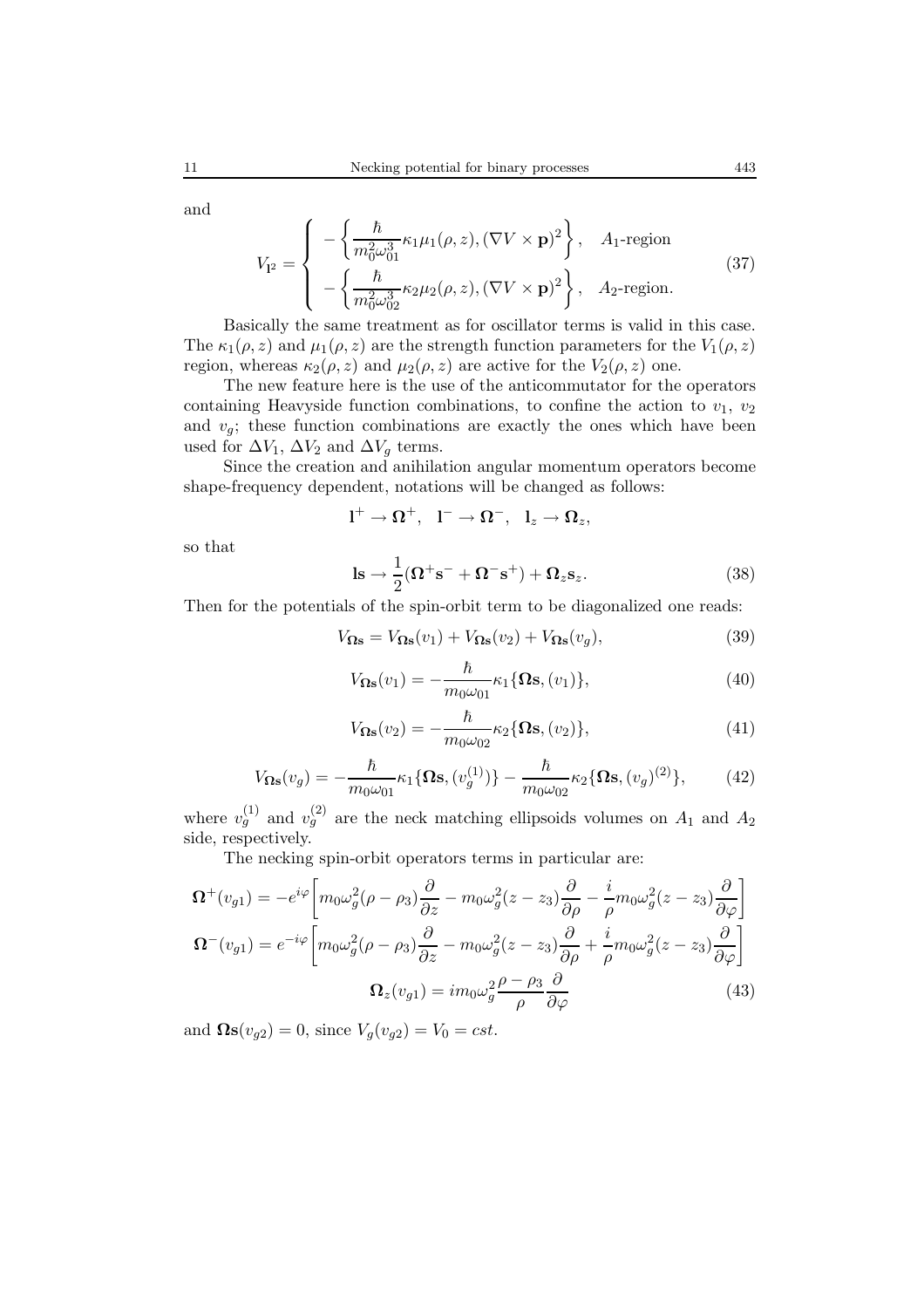Finally, the neck potential dependent spin-orbit interaction looks like:

$$
V_{\Omega \mathbf{s}}(v_g) = -\frac{\hbar}{m_0 \omega_{01}} \kappa_1 \{ \Omega \mathbf{s}(v_{g1}), (v_{g1}^{(1)}) \} - \frac{\hbar}{m_0 \omega_{02}} \kappa_2 \{ \Omega \mathbf{s}(v_{g1}), (v_{g1}^{(2)}) \}, \quad (44)
$$

where

$$
\{\mathbf\Omega \mathbf{s}(v_{g1}), (v_{g1}^{(1)})\} = \n= \{\mathbf\Omega \mathbf{s}(v_{g1}), [\theta(z - z_{x1l}) - \theta(z - z_{c1})][\theta(\rho - \rho_{m1j}(z)) - \theta(\rho - \rho_{m1s}(z))]\} + \n+ \{\mathbf\Omega \mathbf{s}(v_{g1}), [\theta(z - z_{c1}) - \theta(z - z_{mint})][\theta(\rho - \rho_g(z)) - \theta(\rho - \rho_{m1s}(z))]\} \quad (45)
$$

$$
\mathbf{\Omega s}(v_{g1}), (v_{g1}^{(2)}) =
$$
  
= { $\mathbf{\Omega s}(v_{g1}), [\theta(z - z_{mint}) - \theta(z - z_{x2r})][\theta(\rho - \rho_{m2j}(z)) - \theta(\rho - \rho_{m2s}(z))]$  }. (46)  
Now the total matrix elements for DTCSM can be calculated as:

$$
\langle i|DTCSM|j\rangle = E_{osc}^{(d)}(n_{\rho},|m|,\mu) + \langle i|\Delta V_1|j\rangle + \langle i|\Delta V_2|j\rangle + \langle i|V_g|j\rangle + + \langle i|V_{\Omega_{\mathbf{S}}}|j\rangle + \langle i|V_{\Omega_{\mathbf{S}}}|j\rangle.
$$
\n(47)

### 7. **LEVEL SCHEMES AND NECKING INFLUENCE ON SHELL EFFECTS**

DTCSM spectra are computed for the superheavy fission reaction channel  $306122 \rightarrow 198 W + 108 Cd$ , with the nuclei deformations  $\chi_{122} = 0.9$ ,  $\chi_W = 1$ . and  $\chi_{Cd} = 0.83$ . Semiaxes  $a_i$  and  $b_i$  are calculated from corresponding deformation parameter  $\beta_2$  for every fragment, and using the volume conservation condition  $(\beta_2^{198}W = 0., \beta_2^{108}C_d = 0.135)$ . The reduced distance between centers is chosen to represent the elongation parameter of the shape:  $(R - R_i)/(R_f - R_i)$ , where  $R_i$  is the distance between centers when the light emerging fragment is completely embeded in the parent nucleus, and  $R_f = a_1 + a_2 + 2R_3$  represents the final distance between centers, when the neck sphere is aligned with the fragments.

Five level schemes are drawn for five different neck parameters:  $R_3 =$  $= 0; 1; 4; 7; 10$  fm in Fig. 3. The labels on the left of the first scheme correspond to the spherical level scheme, for  $R_3 = 0$ . The fact that levels do not converge for  $p_{3/2}$ ,  $d_{5/2}$ , etc., is due to the slight deformation of the parent nucleus, which resulted from shell corrections calculations. Strong irregularities appear as  $R<sub>3</sub>$  increase, especially upon the states corresponding to higher energies. At intermediary stages of splitting  $((R - R_i)/(R_f - R_i) \approx 0.4 - 0.6$  there is an increase in higher level energies. This is due to the fact that the region where  $V_q(\rho, z)$  is active becomes larger in volume; it is the moment to remember Fig. 2, which shows that potential inside the *neck-controlled* thorus is higher than the  $V_1(\rho, z)$  and  $V_2(\rho, z)$ .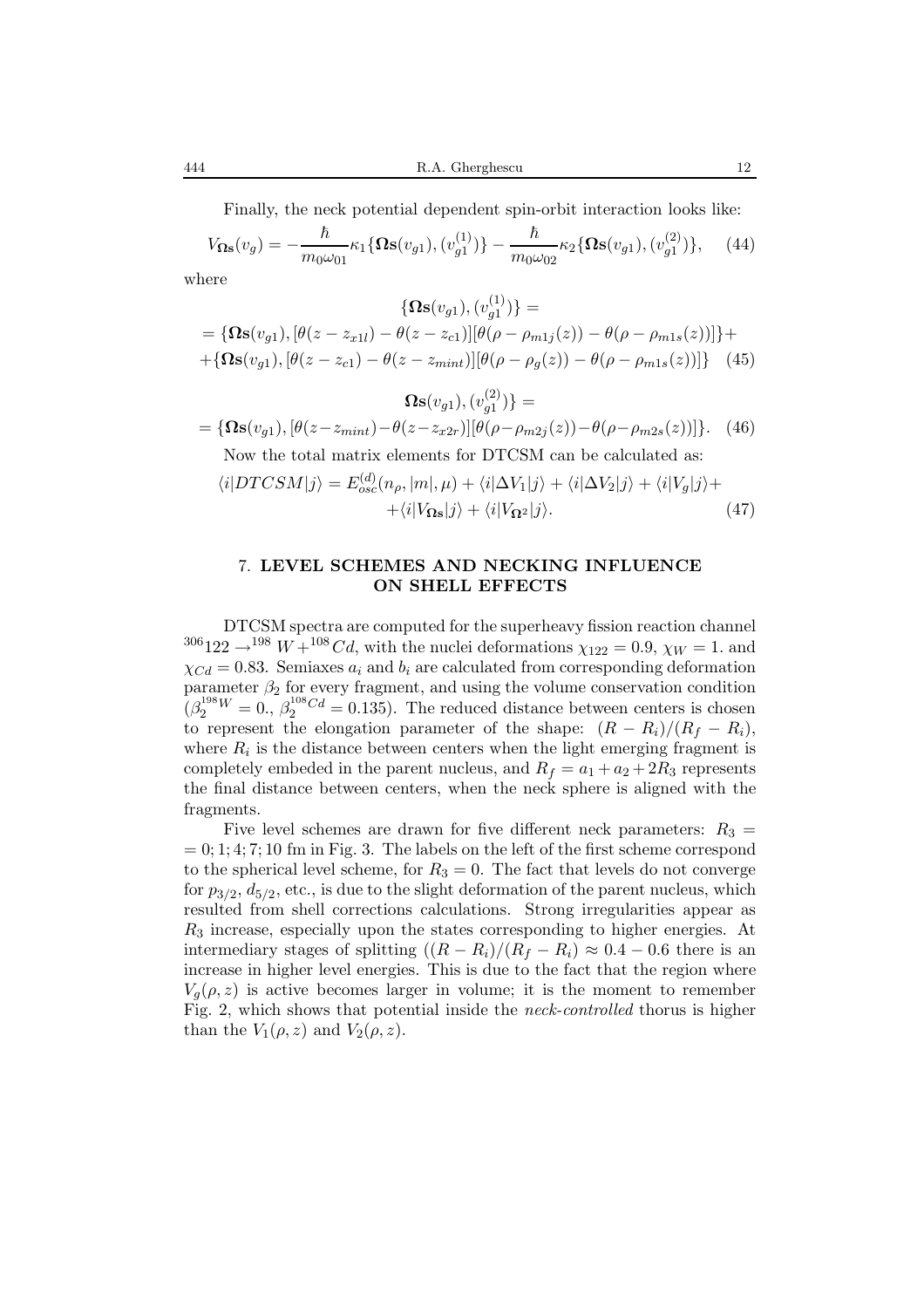

Fig. 3 – The level scheme corresponding to five values of the neck radius in  $^{306}122 \rightarrow ^{198}W + ^{108}Cd$  reaction.

When one goes towards total splitting, the neck influence vanish little by little. As a result, the total potential is lower and the levels decrease their energies at  $(R - R_i)/(R_f - R_i) \approx 0.9 - 1$ . This behaviour is more obvious as  $R_3$  is larger, when also contribution from  $V_{g2} = V_0$ , *inside* the shape span a larger region. It can be concluded that the neck-radius degree of freedom becomes more influential upon the single-particle energies in the last part of the overlapping region.



Fig. 4 – Shell corrections corresponding to the five level scheme in Fig. 3.

A direct consequence of the variation of the neck parameter  $R_3$  on microscopic behaviour of a fission process is depicted in Fig. 4. Here the shell